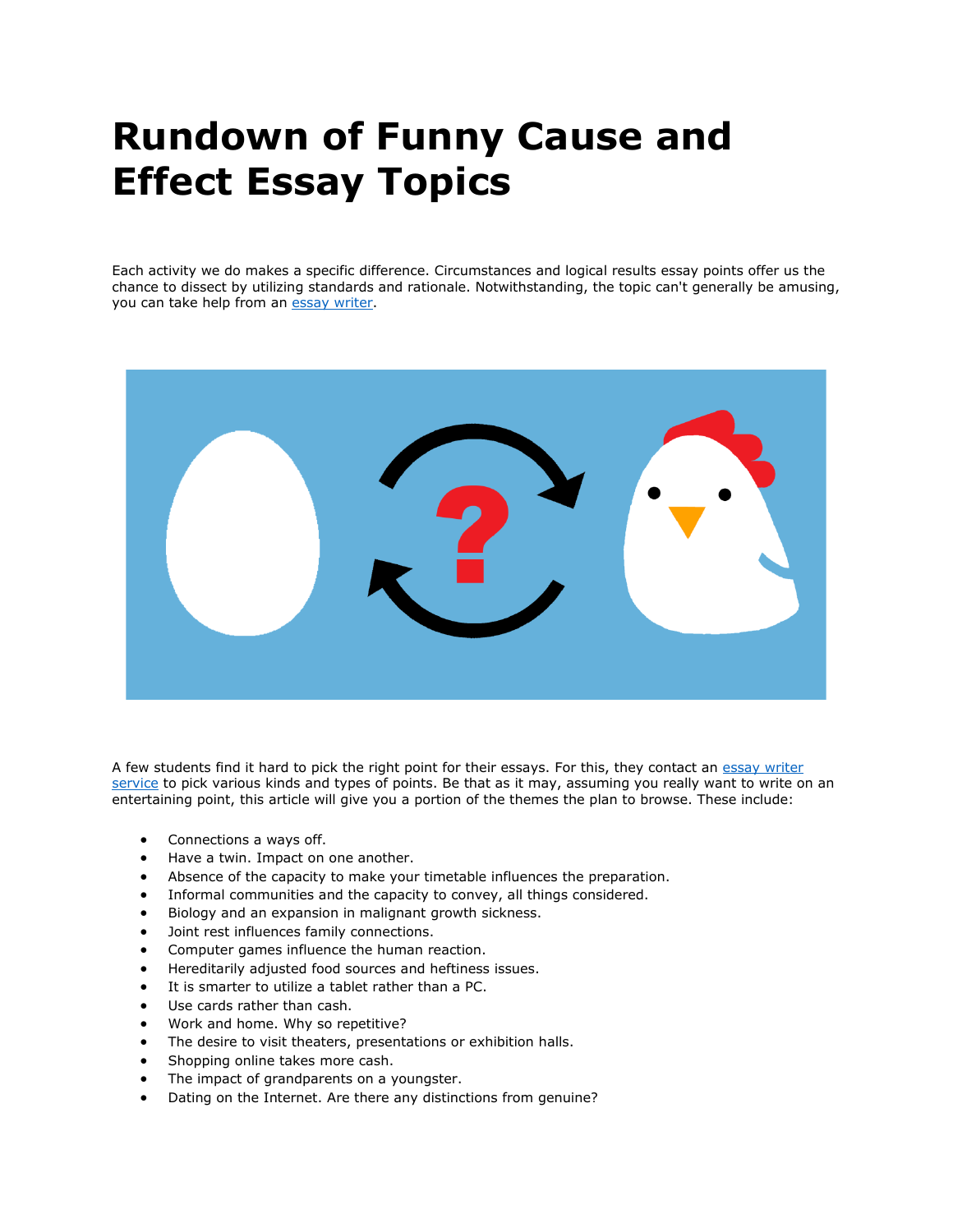- Pet and impact on the advancement of the kid.
- For what reason do present day students invest less energy on their examples?
- Me and my way of life decisions.
- Is kinship for eternity?
- Having a child after 35.
- Runaway from issues.
- For what reason really do sick individuals less go to trained professionals?
- Upsides and downsides of open grounds.
- Is a blogger a task?
- The longing to look great.
- For what reason in all actuality do individuals burn through truckload of cash on pointless things?
- Could a versatile application become famous?
- No excursion in the mid year.
- Coca-Cola and your wellbeing.
- Fierce PC games and the mind of kids.
- Little youngsters are bound to experience the ill effects of stoutness
- Giggling draws out life.
- Torn garments are the eventual fate of style.
- The TV show and their impact on family conduct.
- Transferring ineffective photographs in the informal organization.
- Seeing games matches online.
- An enormous number of companions on FB.
- Harry Potter is a legend.
- Diversion improves my life.
- Amazonian woods and its importance.
- For what reason do we seldom see companions, all things considered?
- Spyware applications for cell phones.
- Current Art.
- Do kids have any idea what a recording device is?
- The damage of polyethylene.
- Gays look interesting.
- Is liberation, isn't that so?
- Who thinks often about the public authority?
- Loads of schoolwork for students.
- The fame of rugby in America.
- School occasions and their dates.
- The effect of the Pokémon Go application.
- I can turn out to be better.
- For what reason do money managers suppose just about own benefit?
- We can chuckle together.
- The fact that we have air makes it extraordinary.
- What blissful connections mean for an individual?
- What venturing to the far corners of the planet means for life and character?
- Utilizing a cell phone.
- We make our picture.
- Relationship with colleagues.
- PC is losing its prevalence.
- The excellence of music.
- The requirement for enjoying a side interest.
- Great film impacts our reasoning.
- Fascinating and informational stories.
- The need to help grandparents.
- The world is lovely, we ought to help it.
- Begin working is the initial step to adulthood.